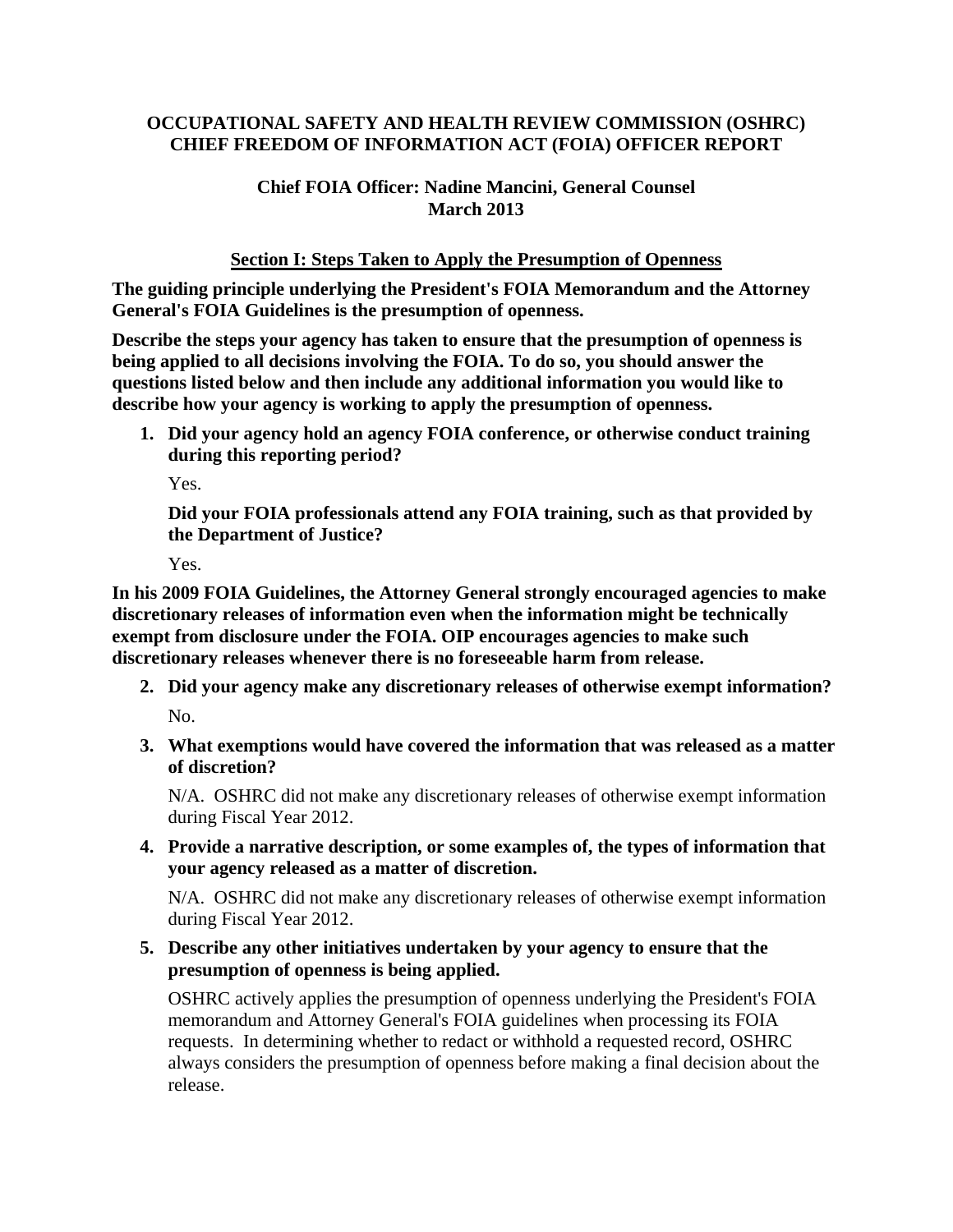## **Section II: Steps Taken to Ensure that Your Agency Has an Effective System in Place for Responding to Requests**

**As the Attorney General emphasized in his FOIA Guidelines, "[a]pplication of the proper disclosure standard is only one part of ensuring transparency. Open government requires not just a presumption of disclosure, but also an effective system for responding to FOIA requests."** 

**This section should include a discussion of how your agency has addressed the key roles played by the broad spectrum of agency personnel who work with FOIA professionals in responding to requests, including, in particular, steps taken to ensure that FOIA professionals have sufficient IT support.** 

**Describe here the steps your agency has taken to ensure that its system for responding to requests is effective and efficient. To do so, answer the questions below and then include any additional information that you would like to describe how your agency ensures that your FOIA system is efficient and effective.** 

- **1. Do FOIA professionals within your agency have sufficient IT support?**  Yes.
- **2. Do your FOIA professionals work with your agency's Open Government Team?**  Yes.
- **3. Has your agency assessed whether adequate staffing is being devoted to FOIA administration?**

Yes.

**4. Describe any other steps your agency has undertaken to ensure that your FOIA system operates efficiently and effectively, such as conducting self-assessments to find greater efficiencies, improving search processes, streamlining consultations, eliminating redundancy, etc.** 

The Chairman of OSHRC implemented a management initiative in February 2009 to enhance agency transparency. In keeping with that initiative, as well as the President's FOIA Memorandum and Attorney General's FOIA Guidelines, OSHRC's FOIA professionals work diligently to continue improving the effectiveness and efficiency of processing FOIA requests. Examples of such efforts by the FOIA Requester Service Center include: (1) staying in close contact with the agency offices that maintain requested records to process requests within the statutorily required response times; (2) utilizing OSHRC's new electronic case management system to improve record search capabilities when processing FOIA requests that seek records associated with OSHRC cases; and (3) implementing the requirements of the Plain Writing Act of 2010 as they relate to the agency's FOIA program and procedures.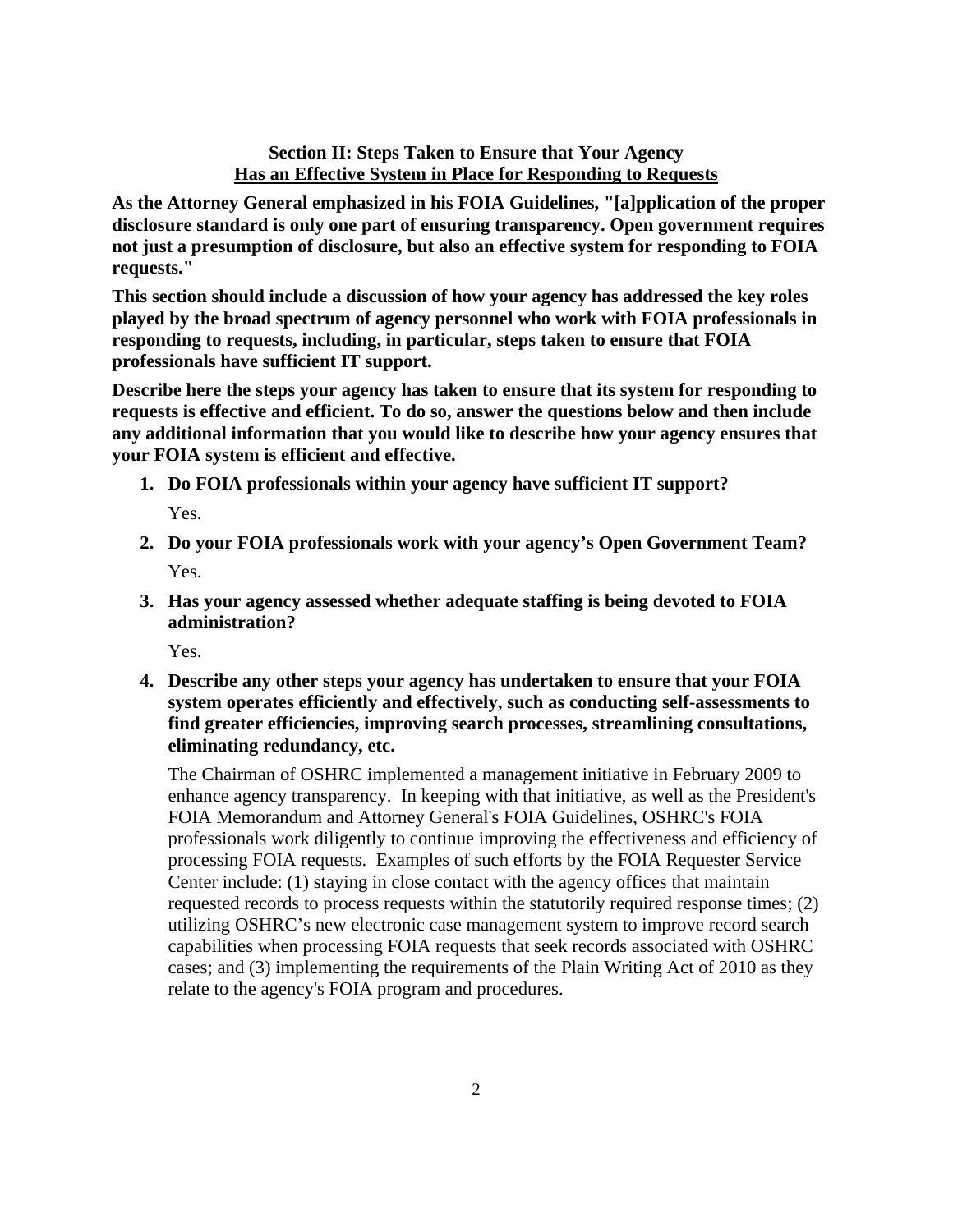## **Section III: Steps Taken to Increase Proactive Disclosures**

**Both the President and Attorney General focused on the need for agencies to work proactively to post information online without waiting for individual requests to be received.** 

**Describe here the steps your agency has taken both to increase the amount of material that is available on your agency website, and the usability of such information, including providing examples of proactive disclosures that have been made during this past reporting period (i.e., from March 2012 to March 2013). In doing so, answer the questions listed below and describe any additional steps taken by your agency to make and improve proactive disclosures of information.** 

**1. Provide examples of material that your agency has posted this past year.** 

OSHRC continues to update its website by posting filings from cases before it, such as *SeaWorld of Florida, LLC* (No. 10-1705). OSHRC also posted the audio recording of its Open Commission Meeting held at the end of August 2012, which sought input from the public regarding efficient methods of case processing.

**2. Beyond posting new material, is your agency taking steps to make the posted information more useful to the public, especially to the community of individuals who regularly access your agency's website, such as soliciting feedback on the content and presentation of the posted material, improving search capabilities on the site, creating mobile applications, providing explanatory material, etc.?**  Yes.

## **3. If so, provide examples of such improvements.**

OSHRC indexes or otherwise organizes its records so that our website's FOIA e-reading room is "user-friendly" to the general public. Additionally, OSHRC solicits feedback on how the agency can improve its FOIA e-reading room.

#### **4. Describe any other steps taken to increase proactive disclosures at your agency.**

The Chief FOIA Officer works to maintain open lines of communication between the FOIA Requester Service Center and key agency personnel. Additionally, in keeping with the Open Government Directive issued by the Office of Management and Budget on December 8, 2009, OSHRC continually monitors and updates its new open government page at www.data.gov.

#### **Section IV: Steps Taken to Greater Utilize Technology**

**A key component of the President's FOIA Memorandum was the direction to "use modern technology to inform citizens about what is known and done by their Government." In addition to using the internet to make proactive disclosures, agencies should also be exploring ways to utilize technology in responding to requests. In 2010 and 2011, agencies reported widespread use of technology in receiving and tracking FOIA requests and**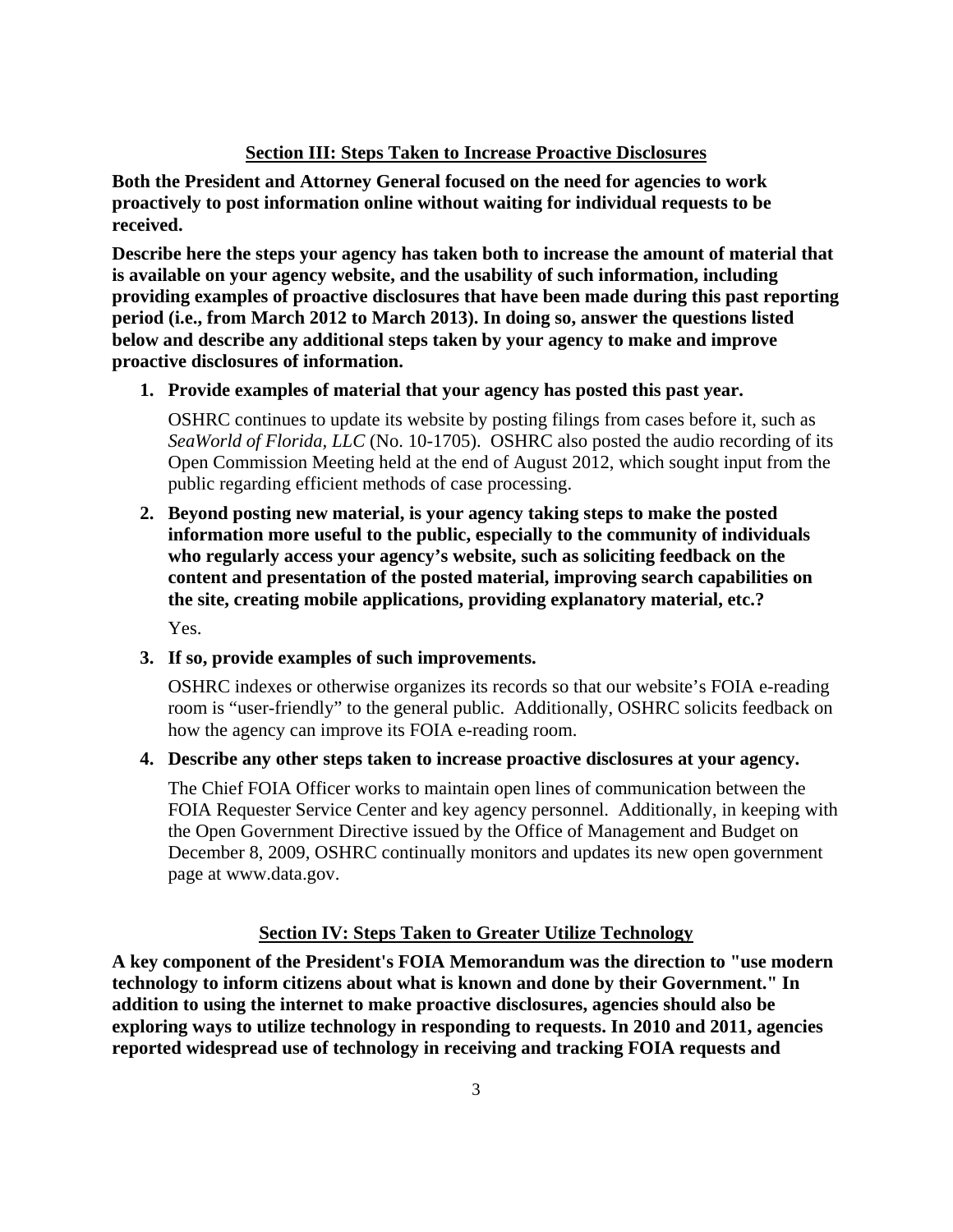**preparing agency Annual FOIA Reports. For 2013, as we did in 2012, the questions have been further refined and now also address different, more innovative aspects of technology use.** 

## *Electronic receipt of FOIA requests***:**

**1. Can FOIA requests be made electronically to your agency?** 

Yes.

- **2. If your agency is decentralized, can FOIA requests be made electronically to** *all*  **components of your agency?** 
	- N/A. OSHRC centrally processes its FOIA requests.

## *Online tracking of FOIA requests:*

- **3. Can a FOIA requester track the status of his/her request electronically?**  No.
- **4. If so, describe the information that is provided to the requester through the tracking system. For example, some tracking systems might tell the requester whether the request is "open" or "closed," while others will provide further details to the requester throughout the course of the processing, such as "search commenced" or "documents currently in review." List the specific types of information that are available through your agency's tracking system.**

N/A. An OSHRC FOIA requester can not track the status of his/her request electronically.

**5. In particular, does your agency tracking system provide the requester with an estimated date of completion for his or her request?** 

N/A. An OSHRC FOIA requester can not track the status of his/her request electronically.

**6. If your agency does not provide online tracking of requests, is your agency taking steps to establish this capability?** 

Yes.

# *Use of technology to facilitate processing of requests***:**

**7. Beyond using technology to redact documents, is your agency taking steps to utilize more advanced technology to facilitate overall FOIA efficiency, such as improving record search capabilities, utilizing document sharing platforms for consultations and referrals, or employing software that can sort and de-duplicate documents?** 

Yes.

**8. If so, describe the technological improvements being made.** 

OSHRC now utilizes a new electronic case management system, which facilitates the processing of FOIA requests that seek records associated with OSHRC cases by improving record search capabilities.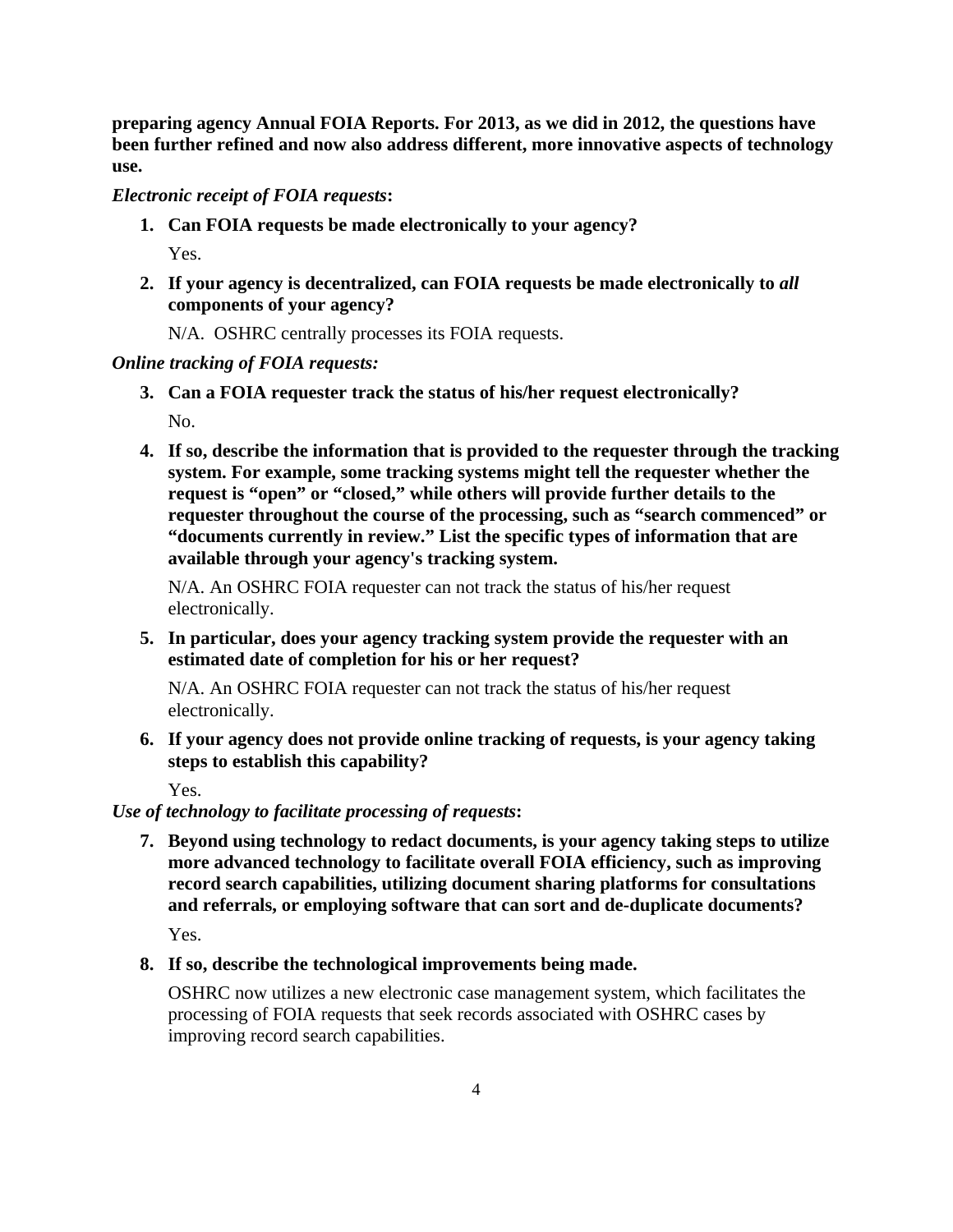### **Section V: Steps Taken to Improve Timeliness in Responding to Requests and Reduce Backlogs**

**The President and the Attorney General have emphasized the importance of improving timeliness in responding to requests. This section addresses both time limits and backlog reduction. Backlog reduction is measured both in terms of numbers of backlogged requests or appeals and by looking at whether agencies closed their ten oldest requests and appeals.**  *For the figures required in this Section, please use those contained in the specified sections of your agency's 2012 Annual FOIA Report.* 

- **1. Section VII.A of your agency's Annual FOIA Report, entitled "FOIA Requests Response Time for All Processed Requests," includes figures that show your agency's average response times for processed requests. For agencies utilizing a multi-track system to process requests, there is a category for "simple" requests, which are those requests that are placed in the agency's fastest (non-expedited) track, based on the low volume and/or simplicity of the records requested. If your agency does not utilize a separate track for processing simple requests, answer the question below using the figure provided in your report for your non-expedited requests.** 
	- **a. Does your agency utilize a separate track for simple requests?**  Yes.
	- **b. If so, for your agency overall, for Fiscal Year 2012, was the average number of days to process simple requests twenty working days or fewer?**  Yes.
	- **c. If your agency does not track simple requests separately, was the average number of days to process non- expedited requests twenty working days or fewer?**

N/A. OSHRC utilizes a separate track for simple requests.

- **2. Sections XII.D.(2) and XII.E.(2) of your agency's Annual FOIA Report, entitled "Comparison of Numbers of Requests/Appeals from Previous and Current Annual Report – Backlogged Requests/Appeals," show the numbers of any backlog of pending requests or pending appeals from Fiscal Year 2012 as compared to Fiscal Year 2011. You should refer to those numbers when completing this section of your Chief FOIA Officer Report. In addition, Section VII.E, entitled "Pending Requests – Ten Oldest Pending Requests," and Section VI.C.(5), entitled "Ten Oldest Pending Administrative Appeals," from both Fiscal Year 2011 and Fiscal Year 2012 should be used for this section.** 
	- **a. If your agency had a backlog of requests at the close of Fiscal Year 2012, did that backlog decrease as compared with Fiscal Year 2011?**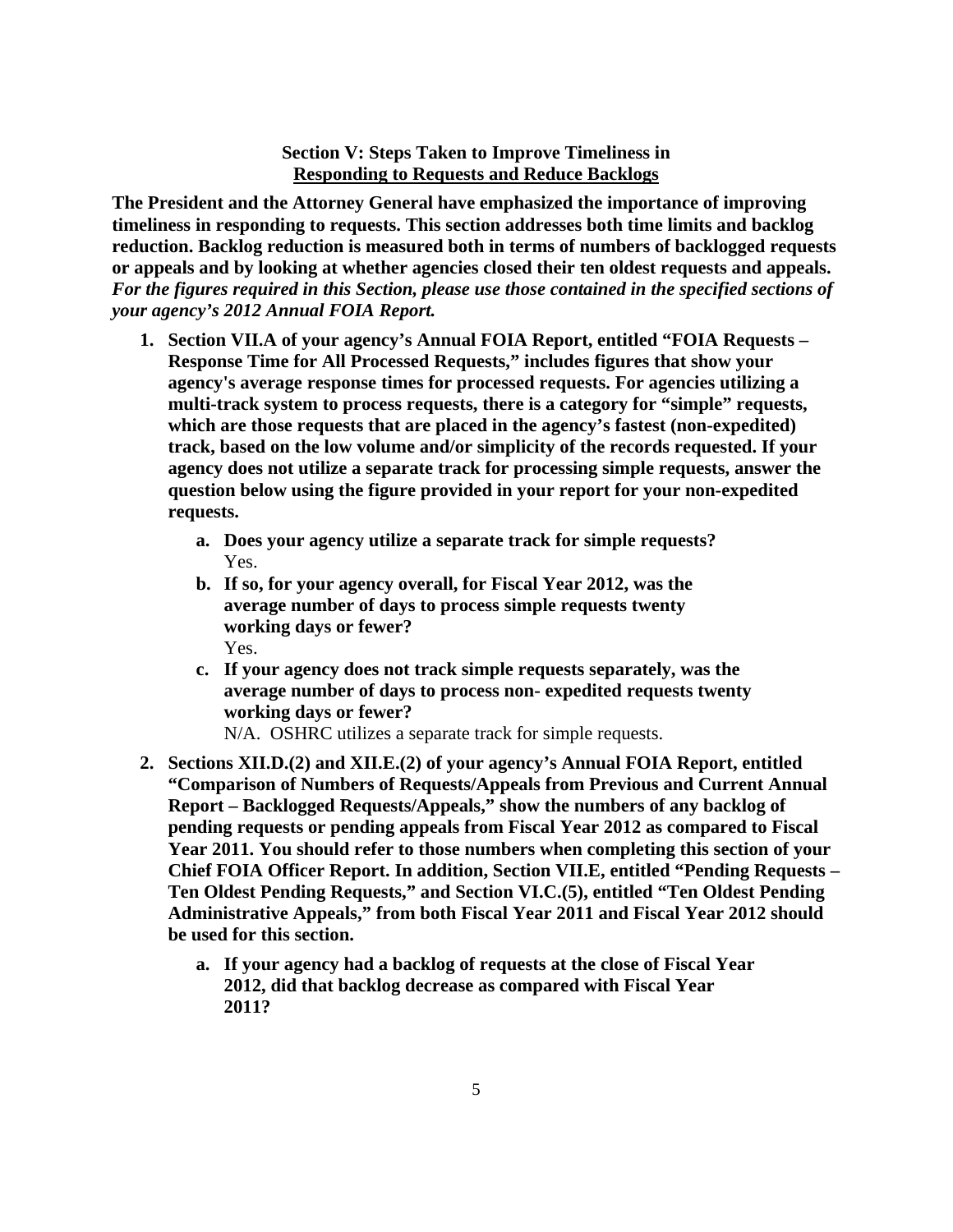N/A. OSHRC currently has no backlog of FOIA requests, had no backlog of FOIA requests at the end of Fiscal Year 2012, and had no backlog of FOIA requests in Fiscal Year 2011.

**b. If your agency had a backlog of administrative appeals in Fiscal Year 2012, did that backlog decrease as compared to Fiscal Year 2011?** 

N/A. OSHRC currently has no backlog of administrative appeals, had no backlog of administrative appeals at the end of Fiscal Year 2012, and had no backlog of administrative appeals in Fiscal Year 2011.

**c. In Fiscal Year 2012, did your agency close the ten oldest requests that were pending as of the end of Fiscal Year 2011?** 

Yes.

**d. In Fiscal Year 2012, did your agency close the ten oldest administrative appeals that were pending as of the end of Fiscal Year 2011?** 

N/A. OSHRC had no pending administrative appeals as of the end of Fiscal Year 2011.

**3. If you answered "no" to any of the above questions, describe why that has occurred. In doing so, answer the following questions then include any additional explanation:** 

### **Request Backlog:**

**a. Was the lack of a reduction in the request backlog a result of an increase in the number of incoming requests?** 

N/A. OSHRC had no backlog.

**b. Was the lack of a reduction in the request backlog caused by a loss of staff?** 

N/A. OSHRC had no backlog.

**c. Was the lack of a reduction in the request backlog caused by an increase in the complexity of the requests received?** 

N/A. OSHRC had no backlog.

**d. What other causes, if any, contributed to the lack of a decrease in the request backlog?** 

N/A. OSHRC had no backlog.

#### **Administrative Appeal Backlog:**

**a. Was the lack of a reduction in the backlog of administrative appeals a result of an increase in the number of incoming appeals?** 

N/A. OSHRC had no appeal backlog.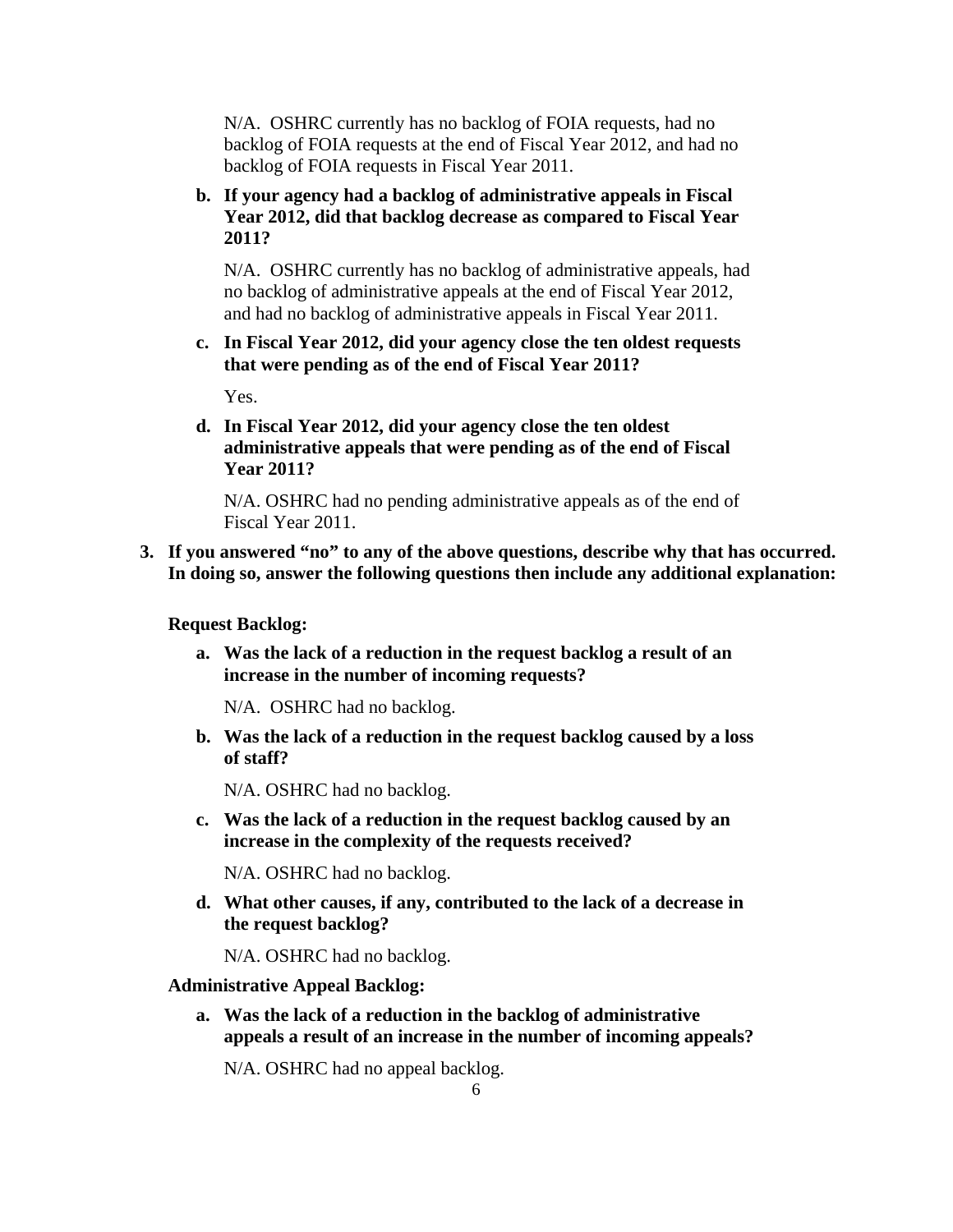**b. Was the lack of a reduction in the appeal backlog caused by a loss of staff?** 

N/A. OSHRC had no appeal backlog.

**c. Was the lack of a reduction in the appeal backlog caused by an increase in the complexity of the appeals received?** 

N/A. OSHRC had no appeal backlog.

**d. What other causes, if any, contributed to the lack of a decrease in the appeal backlog?** 

N/A. OSHRC had no appeal backlog.

**4. OIP has issued guidance encouraging agencies to make interim releases whenever they are working on requests that involve a voluminous amount of material or require searches in multiple locations. By providing rolling releases to requesters agencies facilitate access to the requested information. If your agency had a backlog in Fiscal Year 2012, please provide an estimate of the number of cases in the backlog where a substantive, interim response was provided during the fiscal year, even though the request was not finally closed.** 

N/A. OSHRC had no backlog in Fiscal Year 2012.

#### **Use of FOIA's Law Enforcement "Exclusions"**

**In order to increase transparency regarding the use of the FOIA's statutory law enforcement exclusions, which authorize agencies under certain exceptional circumstances to "treat the records as not subject to the requirements of [the FOIA]," 5 U.S.C. § 552(c)(1), (2), (3), please answer the following questions:** 

- **1. Did your agency invoke a statutory exclusion during Fiscal Year 2012?**  No.
- **2. If so, what was the total number of times exclusions were invoked?**  N/A. OSHRC did not invoke a statutory exclusion during Fiscal Year 2012.

### **Spotlight on Success**

**Out of all the activities undertaken by your agency since March 2012 to increase transparency and improve FOIA administration, describe here one success story that you would like to highlight as emblematic of your agency's efforts. The success story can come from any one of the five key areas.** 

OSHRC's new electronic case management system facilitates the processing of FOIA requests that seek records associated with OSHRC cases by improving record search capabilities. As a result, OSHRC continues to have no backlog of requests or appeals, and has maintained its average response time for simple requests below the statutory limit of 20 days. OSHRC also has